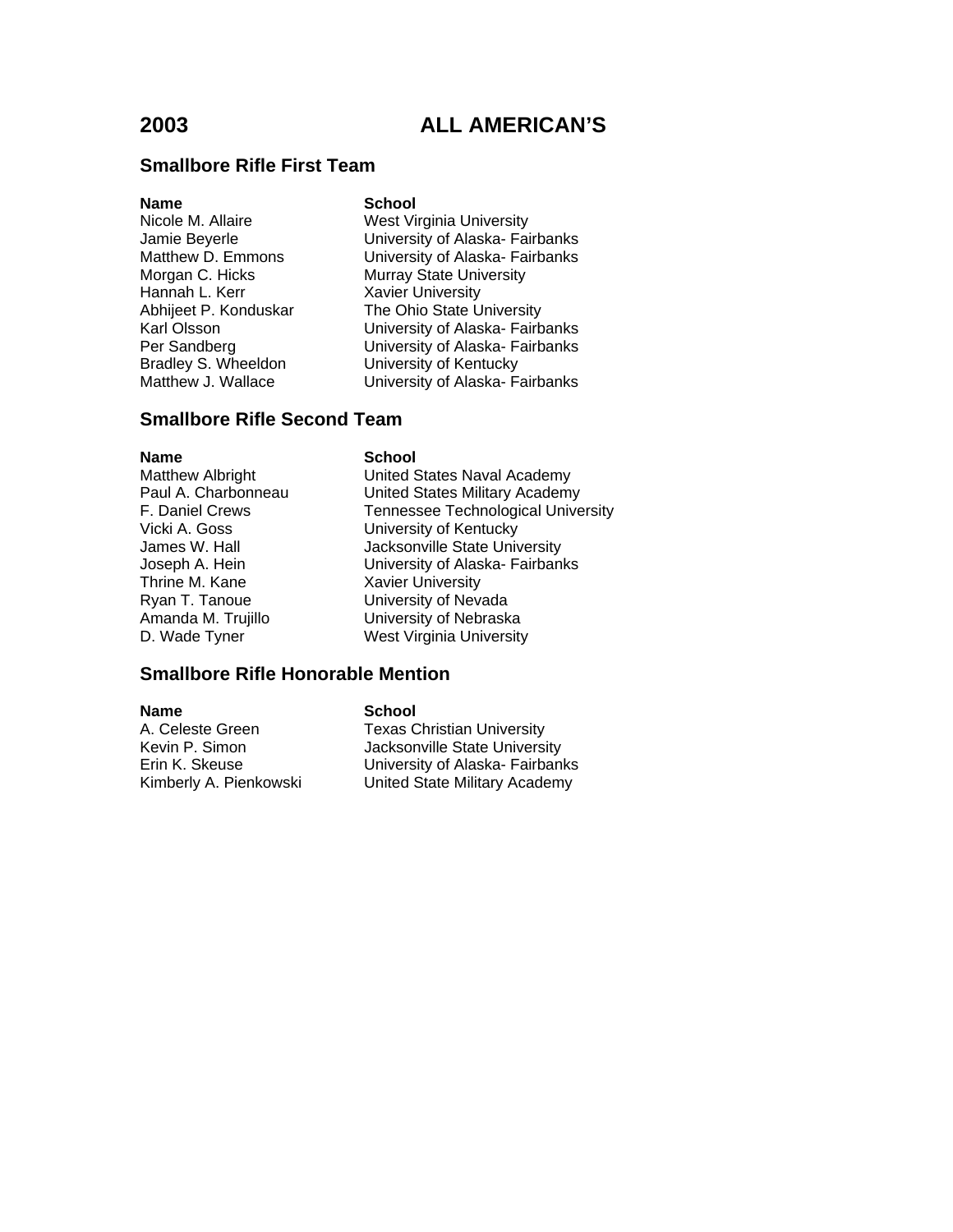## **Free Pistol First Team**

**Name School**<br>James R. Diefenderfer **School** 

United States Naval Academy Daniel J. Krumbein **United States Naval Academy**<br>Scott J. McCann **United States Coast Guard Ac** United States Coast Guard Academy Audrey S. Wang Massachusetts Institute of Technology<br>
Jason T. Woodward United States Military Academy United States Military Academy

## **Free Pistol Second Team**

**Name School**<br>Michael A. Heaphy **School** Freddy A. Morales The Citadel<br>Geoffrey T. Newton The Citadel Geoffrey T. Newton Quin C. Smith University of Utah

United States Naval Academy Chad R. Thompson United States Coast Guard Academy

## **Free Pistol Honorable Mention**

**Name**<br> **School**<br> **John C. Cox**<br> **School**<br> **Texas A** Texas A&M University Justin J. Salvia **Machon States Naval Academy**<br>
David R. Schannon Massachusetts Institute of Tec Massachusetts Institute of Technology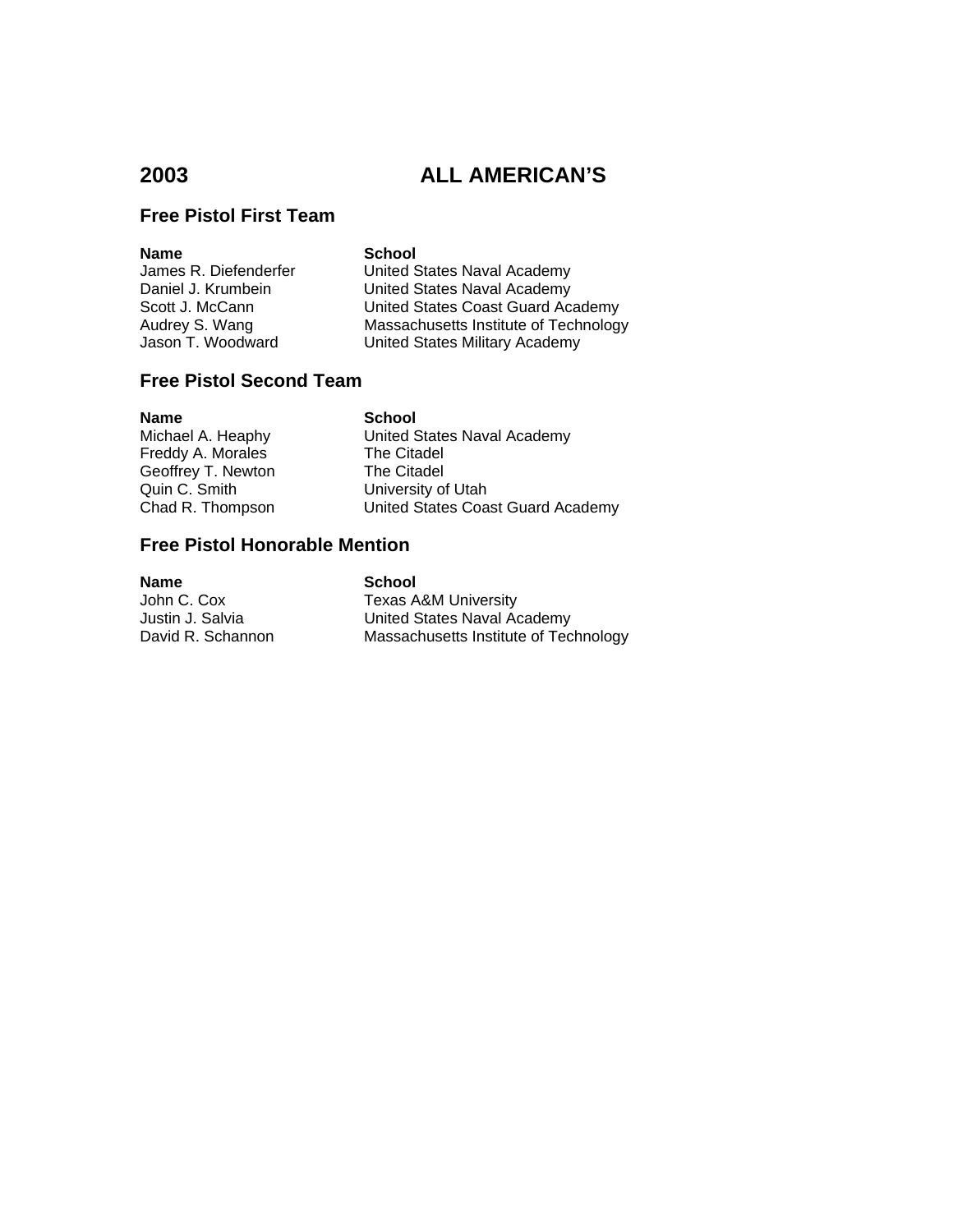## **Standard Pistol First Team**

**Name** School<br>
Jessica E. Marshall **School**<br>
The Ohi Geoffrey T. Newton

The Ohio State University<br>The Citadel Justin J. Salvia **United States Naval Academy**<br>
Phillip J. Sautter The Ohio State University Phillip J. Sautter The Ohio State University<br>
Chad R. Thompson United States Coast Guard United States Coast Guard Academy

### **Standard Pistol Second Team**

**Name School**<br> **Ryan M. Blacklock Channel United S** 

Ryan M. Blacklock **Value Community United States Naval Academy**<br>James R. Diefenderfer **M. United States Naval Academy** United States Naval Academy John C. Cox **Texas A&M University**<br>Scott J. McCann **Texas A&M United States Coast Go** Scott J. McCann **Diges United States Coast Guard Academy**<br>
Christian U. Traeden **University of Utah** University of Utah

### **Standard Pistol Honorable Mention**

**Name**<br> **School**<br> **School**<br> **School**<br> **School**<br> **School**<br> **School**<br> **School** Freddy A. Morales William A. Murray The Citadel<br>Jennifer L. Trickett The Ohio St

Texas A&M University<br>The Citadel The Ohio State University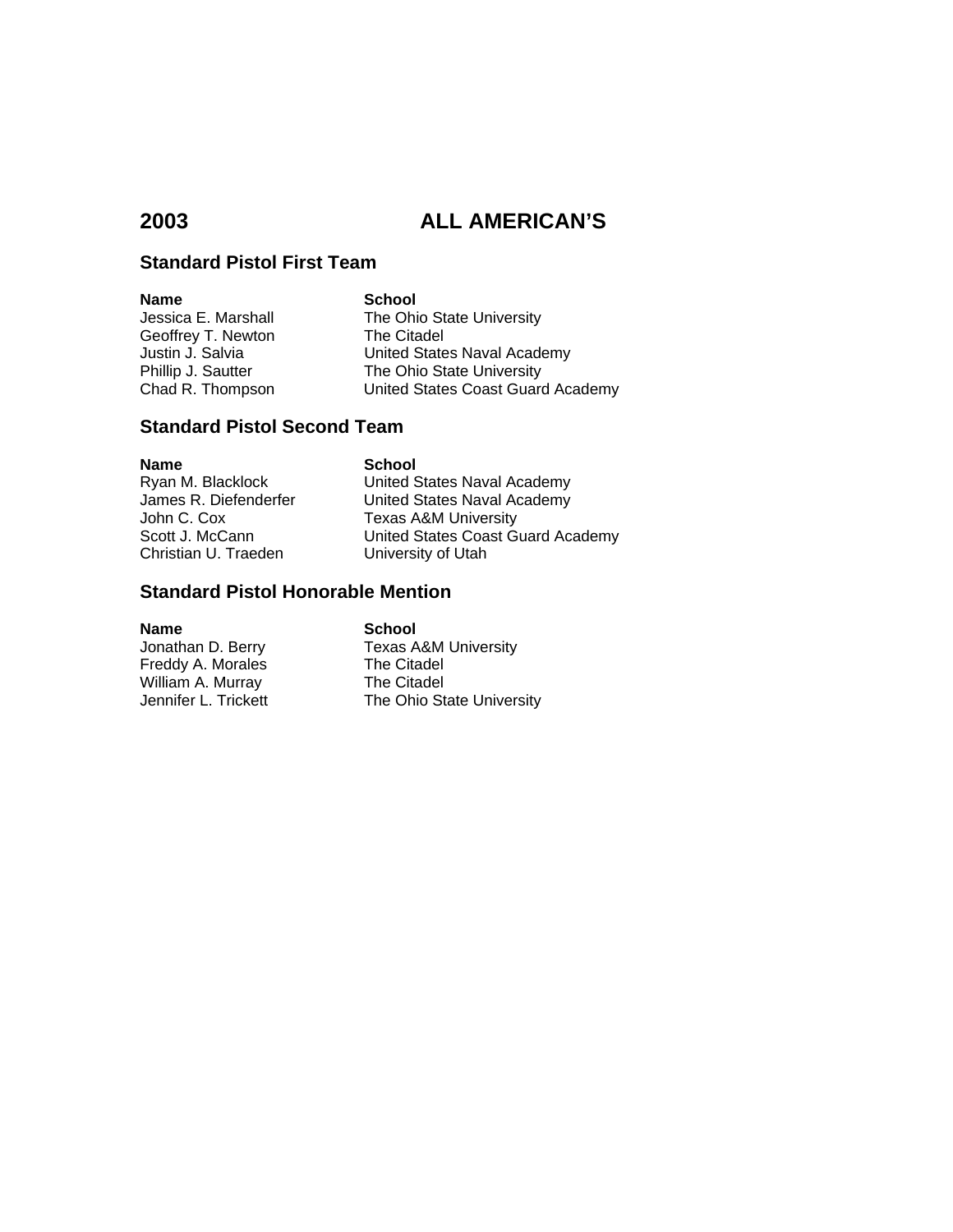## **Air Pistol First Team**

| <b>Name</b><br>James R. Diefenderfer<br>Daniel J. Krumbein<br>Jessica E. Marshall<br>Kyle G. Nagao<br>Geoffrey T. Newton<br>Chad R. Thompson | <b>School</b><br>United States Naval Academy<br>United States Naval Academy<br>The Ohio State University<br>United State Naval Academy<br>The Citadel<br>United State Cost Guard Academy |
|----------------------------------------------------------------------------------------------------------------------------------------------|------------------------------------------------------------------------------------------------------------------------------------------------------------------------------------------|
| Jennifer L. Trickett                                                                                                                         | The Ohio State University                                                                                                                                                                |
| Audrey S. Wang                                                                                                                               | Massachusetts Institute of Technology                                                                                                                                                    |

## **Air Pistol Second Team**

**Name**<br> **School**<br> **School**<br> **School**<br> **School**<br> **School**<br> **School** Freddy A. Morales William A. Murray The Citadel

Truett-McConnell College Yin M. Chen Massachusetts Institute of Technology<br>
Freddy A. Morales The Citadel Mathew B. Neyland United State Military Academy<br>
United State Naval Academy<br>
United State Naval Academy United State Naval Academy David R. Schannon Massachusetts Institute of Technology

## **Air Pistol Honorable Mention**

**Name School**<br>Diana H. Beauford **School** 

United States Naval Academy Michael A. Heaphy United States Naval Academy Gail A. Kollhoff **Cail A. Kollhoff** United States Naval Academy<br>Scott J. McCann United States Coast Guard Aca United States Coast Guard Academy Eldy A. Soto United States Naval Academy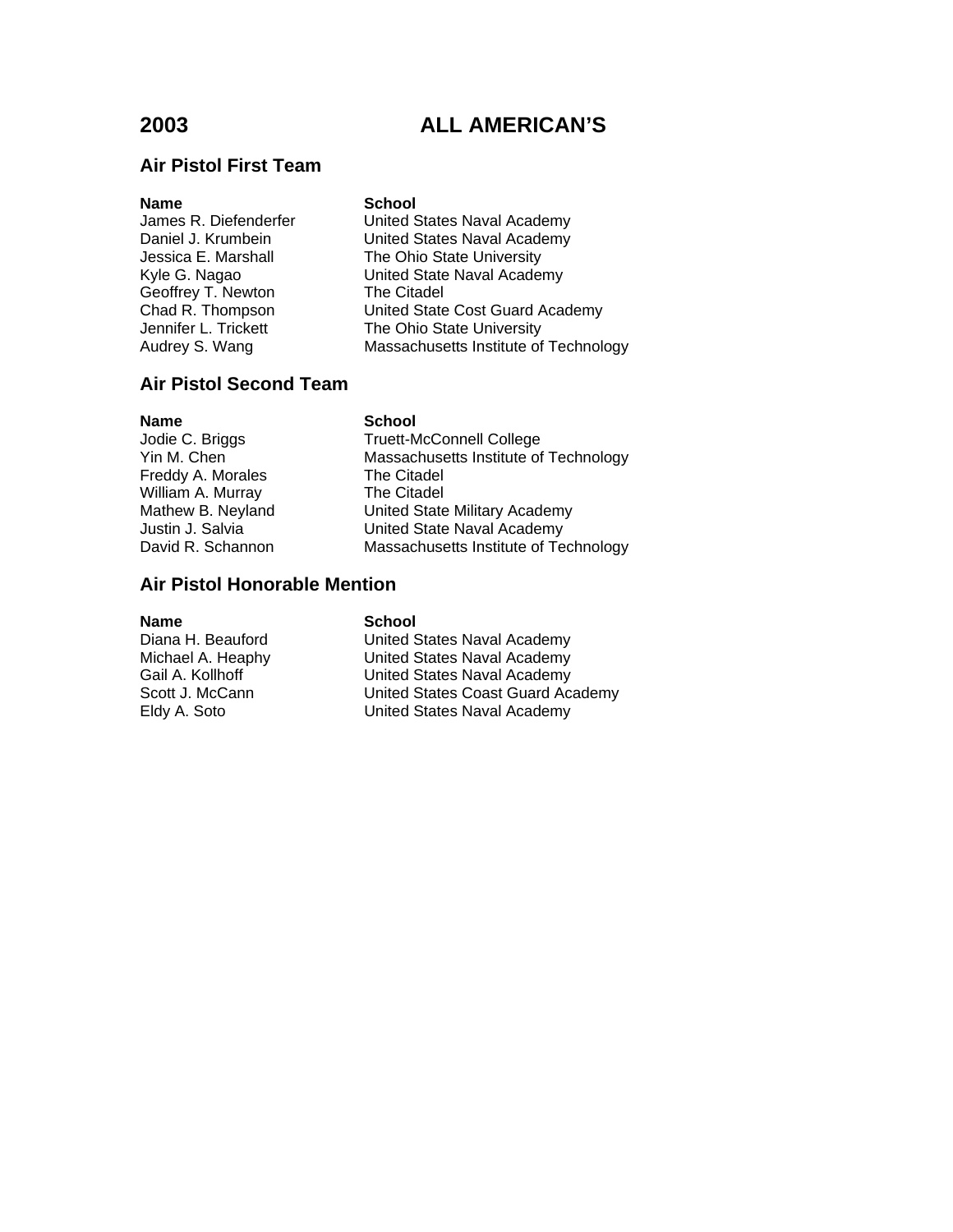## **Sport Pistol First Team**

| <b>Name</b>          | School                    |
|----------------------|---------------------------|
| Jessica E. Marshall  | The Ohio State University |
| Jennifer L. Trickett | The Ohio State University |

## **Sport Pistol Second Team**

**Name**<br> **School**<br> **Yin M. Chen**<br> **School**<br> **Massacl** 

Massachusetts Institute of Technology Audrey S. Wang **Massachusetts Institute of Technology** 

## **Sport Pistol Honorable Mention**

**Name School**<br>
Diana H. Beauford **School Compare School** 

United States Naval Academy Jodie C. Briggs Truett-McConnell College